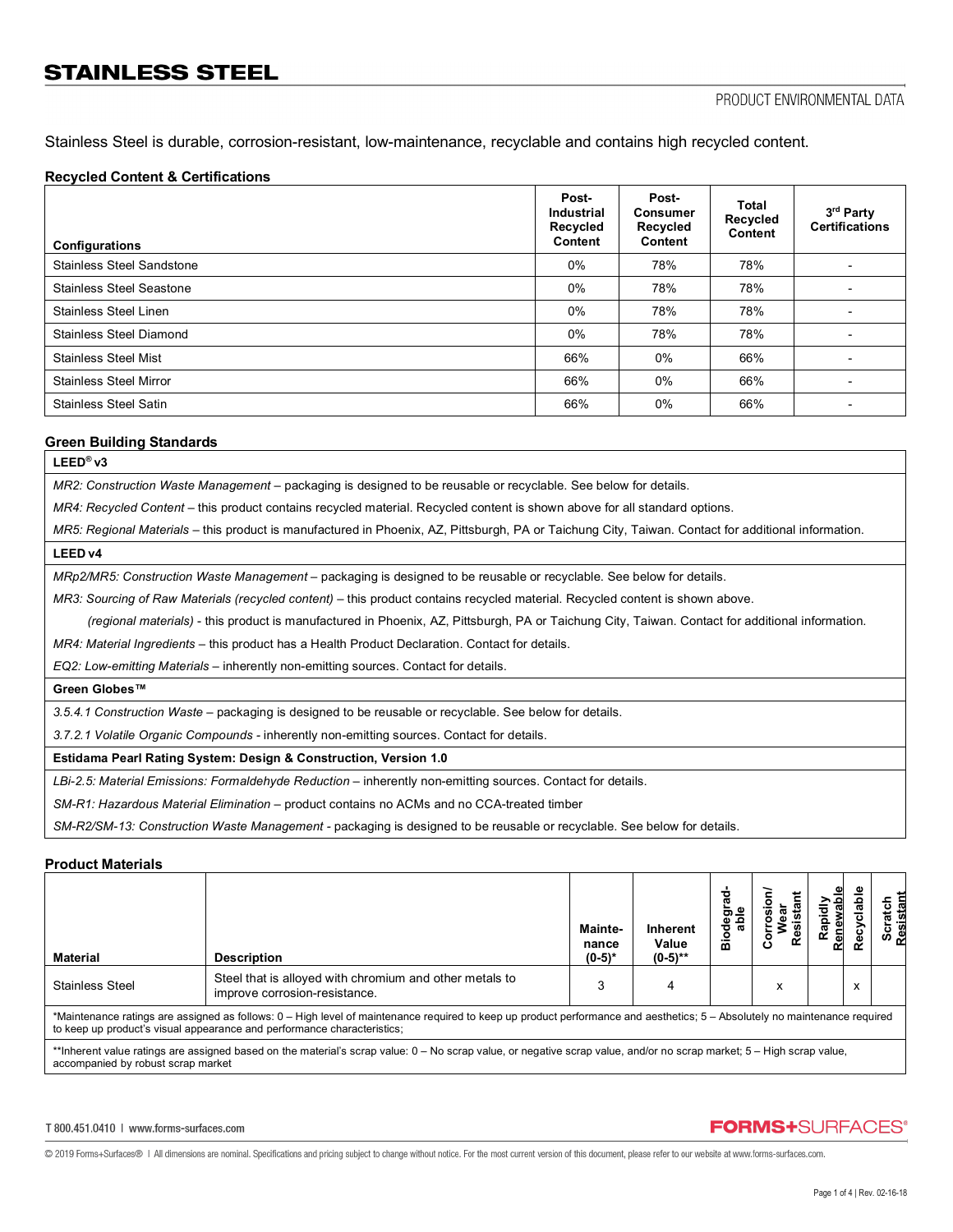## **Processes**

| <b>Process</b>  | <b>Description</b>                                                                                                                                                                                                                                                                     |
|-----------------|----------------------------------------------------------------------------------------------------------------------------------------------------------------------------------------------------------------------------------------------------------------------------------------|
| Calendaring     | Metalworking process in which sheet metal is rolled out at room temperature, changing the molecular structure<br>to make it harder and more resistant to scratching.                                                                                                                   |
| Cutting         | A variety of methods may be used to cut through various materials.                                                                                                                                                                                                                     |
| Eco-Etch        | Physical etching process in which an artwork mask is applied to a metal surface that is then bead-blasted.<br>Unmasked areas become more matte, whereas masked areas retain their original look. Beads are recycled<br>within the process until the particles become too small to use. |
| Forming         | A mechanical process used to alter the shape of metal.                                                                                                                                                                                                                                 |
| Metal Finishing | Applied using grinding/sanding or polishing wheels. Finishing produces a grained/brushed or mirror-like finish on<br>the surface, and depending on the material will increase corrosion resistance.                                                                                    |
| Steel Making    | Steel and stainless steel are made in one of two types of furnace: a Basic Oxygen Furnace (BOF) or an Electric<br>Arc Furnace (EAF). A BOF is used to make steel from iron ore or from scrap steel; an EAF is used primarily to<br>reprocess scrap steel.                              |

## **Packaging Materials**

| <b>Material</b> | Type   | <b>Description</b>                                                                        | <b>Disposal</b> |
|-----------------|--------|-------------------------------------------------------------------------------------------|-----------------|
| Foam            | Sheets | Micro foam sheets are used to protect the finish on products.                             | Reuse           |
| Polyethylene    | Sheets | Polyethylene material that is applied to the sheets to protect the finish on products.    | Recycle         |
| Wood            | Crate  | Made to fit onsite. Wood scraps are recycled into mulch. Crates are reused when possible. | Reuse/Recycle   |

# **Transport**

| Method | Type       | <b>Description</b>                                                                                                                                                                                                                           |
|--------|------------|----------------------------------------------------------------------------------------------------------------------------------------------------------------------------------------------------------------------------------------------|
| Boat   | Overseas   | Some product components are shipped by cargo ship from overseas                                                                                                                                                                              |
| Ground | Truck/Rail | Some incoming shipments and almost all outgoing shipments to customers are sent via ground transportation. This can<br>include truck and often rail transport depending on the final destination. We are an EPA SmartWay® Transport Partner. |

## **Maintenance & Use**

| Maintenance or Use                | <b>Description</b>                                                               | <b>Chemicals</b><br>Reauired |
|-----------------------------------|----------------------------------------------------------------------------------|------------------------------|
| Clean with Water and Mild Cleaner | This product requires a damp cloth and a mild, nontoxic cleaner for maintenance. | Mild. water-based<br>cleaner |

## **Disposal**

| Method             | <b>Description</b>                |
|--------------------|-----------------------------------|
| Recyclable - Fully | This product is fully recyclable. |
| Recycling - Scrap  | Materials can be sold for scrap.  |

# **FORMS+**SURFACES®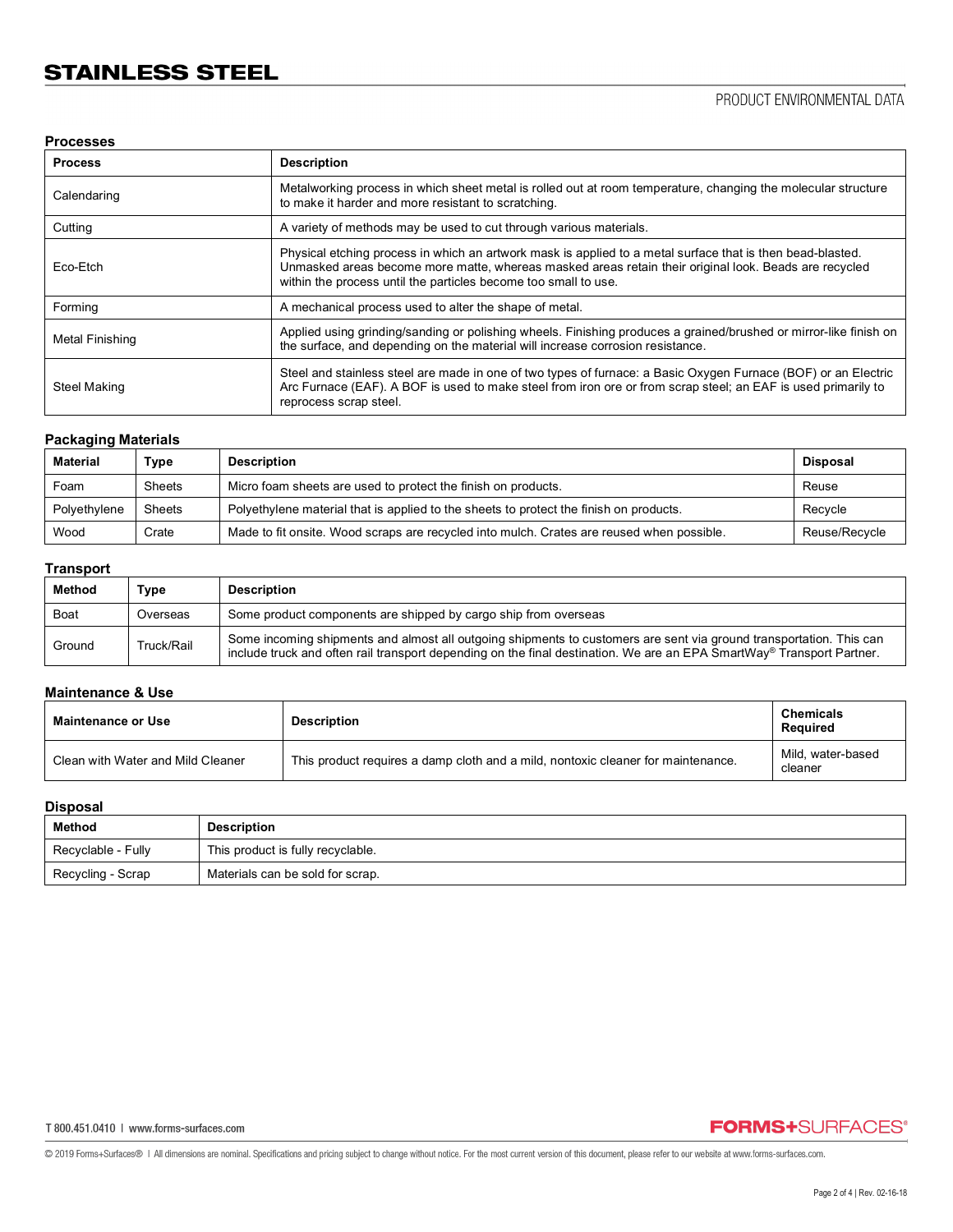| <b>Category Type</b> | ,,,,, coastono, mnon ana piamon<br><b>Property/Component</b> | <b>No Pattern</b> | <b>Impression</b><br><b>Patterns</b> | Eco-Etch<br><b>Patterns</b> | <b>Fusion</b><br><b>Patterns</b> |
|----------------------|--------------------------------------------------------------|-------------------|--------------------------------------|-----------------------------|----------------------------------|
| <b>Basic</b>         | Post-Industrial Recycled Content                             | $0\%$             | 0%                                   | 0%                          | $0\%$                            |
| Basic                | Post-Consumer Recycled Content                               | 78%               | 78%                                  | 78%                         | 78%                              |
| <b>Basic</b>         | <b>Total Recycled Content</b>                                | 78%               | 78%                                  | 78%                         | 78%                              |
| LEED v3              | MR: Construction Waste Management                            | X                 | X                                    | x                           | X                                |
| LEED <sub>v3</sub>   | MR: Recycled Content                                         | X                 | X                                    | X                           | X                                |
| LEED v3              | MR: Regional Materials                                       | Contact           | Contact                              | Contact                     | Contact                          |
| LEED v4              | MR: Construction Waste Management                            | X                 | $\mathsf{x}$                         | x                           | x                                |
| LEED v4              | MR: Sourcingrecycled content                                 | x                 | X                                    | X                           | X                                |
| LEED v4              | MR: Sourcingregional materials                               | Contact           | Contact                              | Contact                     | Contact                          |
| LEED v4              | MR: Material Ingredients                                     | Contact           | Contact                              | Contact                     | Contact                          |
| LEED v4              | EQ: Low-emitting Materials                                   | Contact           | Contact                              | Contact                     | Contact                          |
| <b>Green Globes</b>  | 3.5.4.1 Construction Waste                                   | x                 | X                                    | X                           | X                                |
| <b>Green Globes</b>  | 3.7.2.1 Volatile Organic Compounds                           | Contact           | Contact                              | Contact                     | Contact                          |
| <b>ESTIDAMA</b>      | <b>LBi: Material Emissions</b>                               | Contact           | Contact                              | Contact                     | Contact                          |
| <b>ESTIDAMA</b>      | SM: Hazardous Material Elimination                           | x                 | $\mathsf{x}$                         | $\mathsf{x}$                | X                                |
| <b>ESTIDAMA</b>      | SM: Construction Waste Management                            | X                 | X                                    | x                           | X                                |
| Materials            | <b>Stainless Steel</b>                                       | x                 | X                                    | x                           | X                                |
| Processes            | Calendaring                                                  | X                 | X                                    | X                           | $\pmb{\mathsf{x}}$               |
| Processes            | Cutting                                                      |                   |                                      |                             |                                  |
| Processes            | Eco-Etching                                                  |                   |                                      | x                           | X                                |
| Processes            | Forming                                                      |                   | X                                    |                             | X                                |
| Processes            | <b>Metal Finishing</b>                                       |                   |                                      |                             |                                  |
| Processes            | <b>Steel Making</b>                                          | X                 | $\mathsf{x}$                         | X                           | X                                |
| Packaging            | Foam Sheets                                                  | x                 | X                                    | X                           | X                                |
| Packaging            | <b>Polyethylene Sheets</b>                                   | X                 | X                                    | x                           | X                                |
| Packaging            | Wood - Crate                                                 | x                 | $\pmb{\mathsf{x}}$                   | $\pmb{\mathsf{x}}$          | $\pmb{\times}$                   |
| Transport            | Boat - Overseas                                              | x                 | $\mathsf{x}$                         | x                           | X                                |
| Transport            | Ground - Truck/Rail                                          | $\mathsf{x}$      | $\mathsf{x}$                         | X                           | X                                |
| Maintenance & Use    | Clean with Water and Mild Cleaner                            | x                 | X                                    | x                           | X                                |
| Disposal             | Recyclable - Fully                                           | X                 | $\pmb{\mathsf{x}}$                   | $\pmb{\mathsf{X}}$          | $\pmb{\mathsf{x}}$               |
| Disposal             | Recycling - Scrap                                            | X                 | X                                    | x                           | X                                |

## **SUMMARY – Stainless Steel Sandstone, Seastone, Linen and Diamond finishes**

## **SUMMARY – Stainless Steel Mist, Mirror and Satin finishes**

| <b>Category Type</b> | <b>Property/Component</b>               | No Pattern | <b>Impression</b><br><b>Patterns</b> | Eco-Etch<br><b>Patterns</b> | <b>Fusion</b><br><b>Patterns</b> |
|----------------------|-----------------------------------------|------------|--------------------------------------|-----------------------------|----------------------------------|
| Basic                | <b>Post-Industrial Recycled Content</b> | 66%        | 66%                                  | 66%                         | 66%                              |
| Basic                | Post-Consumer Recycled Content          | 0%         | 0%                                   | $0\%$                       | 0%                               |
| Basic                | <b>Total Recycled Content</b>           | 66%        | 66%                                  | 66%                         | 66%                              |

T 800.451.0410 | www.forms-surfaces.com

# **FORMS+**SURFACES®